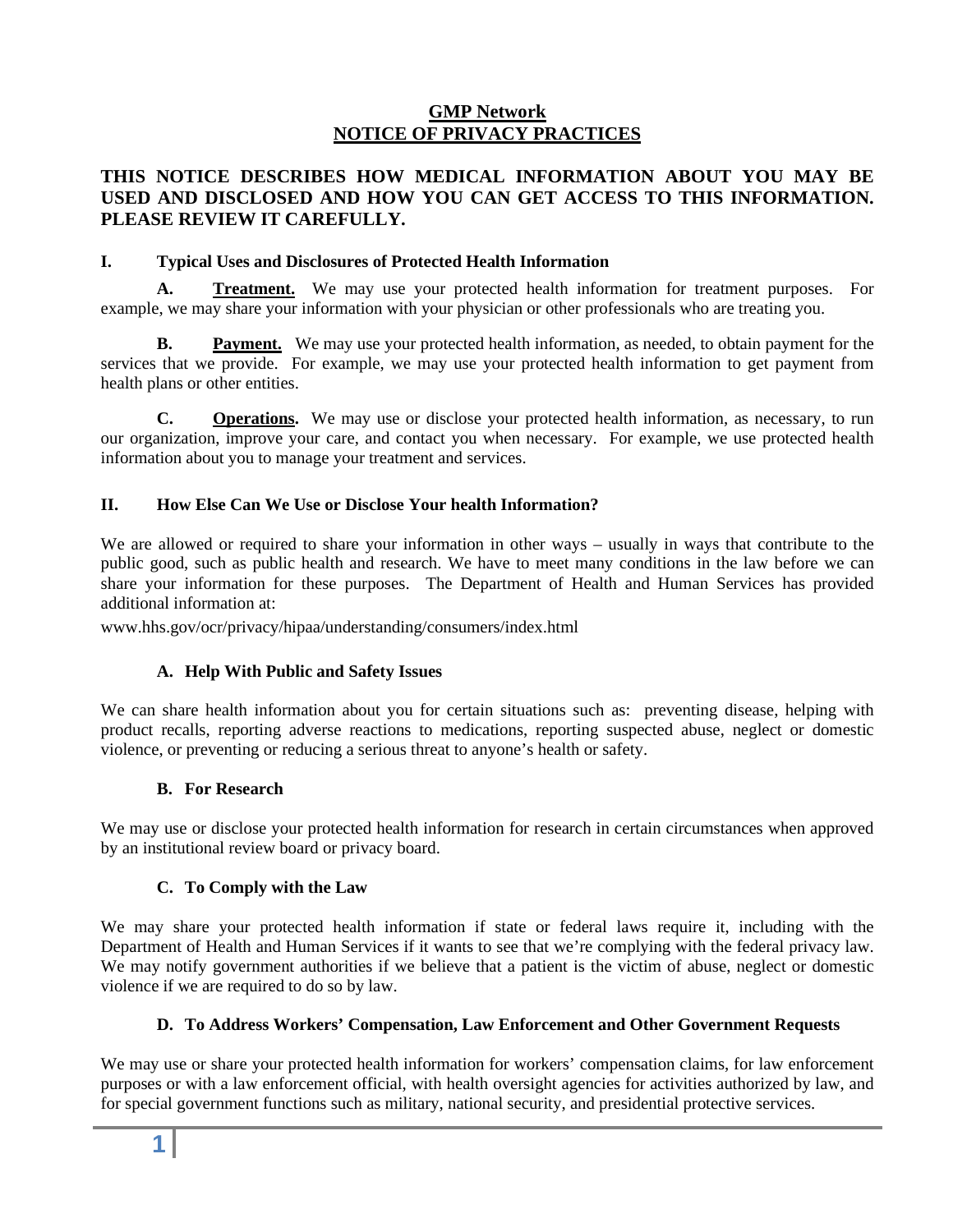#### **E. Respond to lawsuits and legal actions**

As permitted by state law, we may share your health information in response to a court or administrative order or in response to a subpoena.

### **F. Other**

Although unlikely based upon the nature of our services, we are permitted to share your health information with organ procurement organizations, a coroner, medical examiner or funeral director.

We may disclose your protected health information to a health oversight agency for activities including audits; civil, administrative, or criminal investigations, proceedings, or actions; inspections; licensure or disciplinary actions; or other activities necessary for appropriate oversight as authorized by law.

We may disclose your protected health information in the course of any judicial or administrative proceeding in response to an order of a court or administrative tribunal as expressly authorized by such order.

We may disclose your protected health information to a law enforcement official, coroner or medical examiner in certain limited circumstances.

We may use or disclose your protected health information for research in certain circumstances when approved by an institutional review board or privacy board.

We may, consistent with applicable law and ethical standards of conduct, use or disclose your protected health information if we believe, in good faith, that such use or disclosure is necessary to prevent or lessen a serious and imminent threat to your health or safety or to the health and safety of the public.

#### **III. Uses and Disclosures Permitted Without Authorization But With Opportunity to Object**

We may disclose your protected health information to your family member or a close personal friend if it is directly relevant to the person's involvement in your care or payment related to your care. We can also disclose your information in connection with trying to locate or notify family members or others involved in your care concerning your location or condition.

You may object to these disclosures. Any objection to these disclosures should be put in writing. If you do not object to these disclosures or we can infer from the circumstances that you do not object or we determine, in the exercise of our professional judgment, that it is in your best interests for us to make disclosure of information that is directly relevant to the person's involvement with your care, we may disclose your protected health information as described.

### **IV. Uses and Disclosures Which You Authorize**

Other than as stated above, we will not disclose your health information other than with your written authorization. Specifically, we must obtain your authorization prior to disclosing your information for marketing or remuneration. You may revoke your authorization in writing at any time except to the extent that we have taken action in reliance upon the authorization.

### **V. Your Rights**

**When it comes to your health information, you have certain rights.** This section explains your rights and some of our responsibilities to help you.

### **A. Get an electronic or paper copy of your medical record**

• You can ask to see or get an electronic or paper copy of your medical record and other health information we have about you. Ask us how to do this.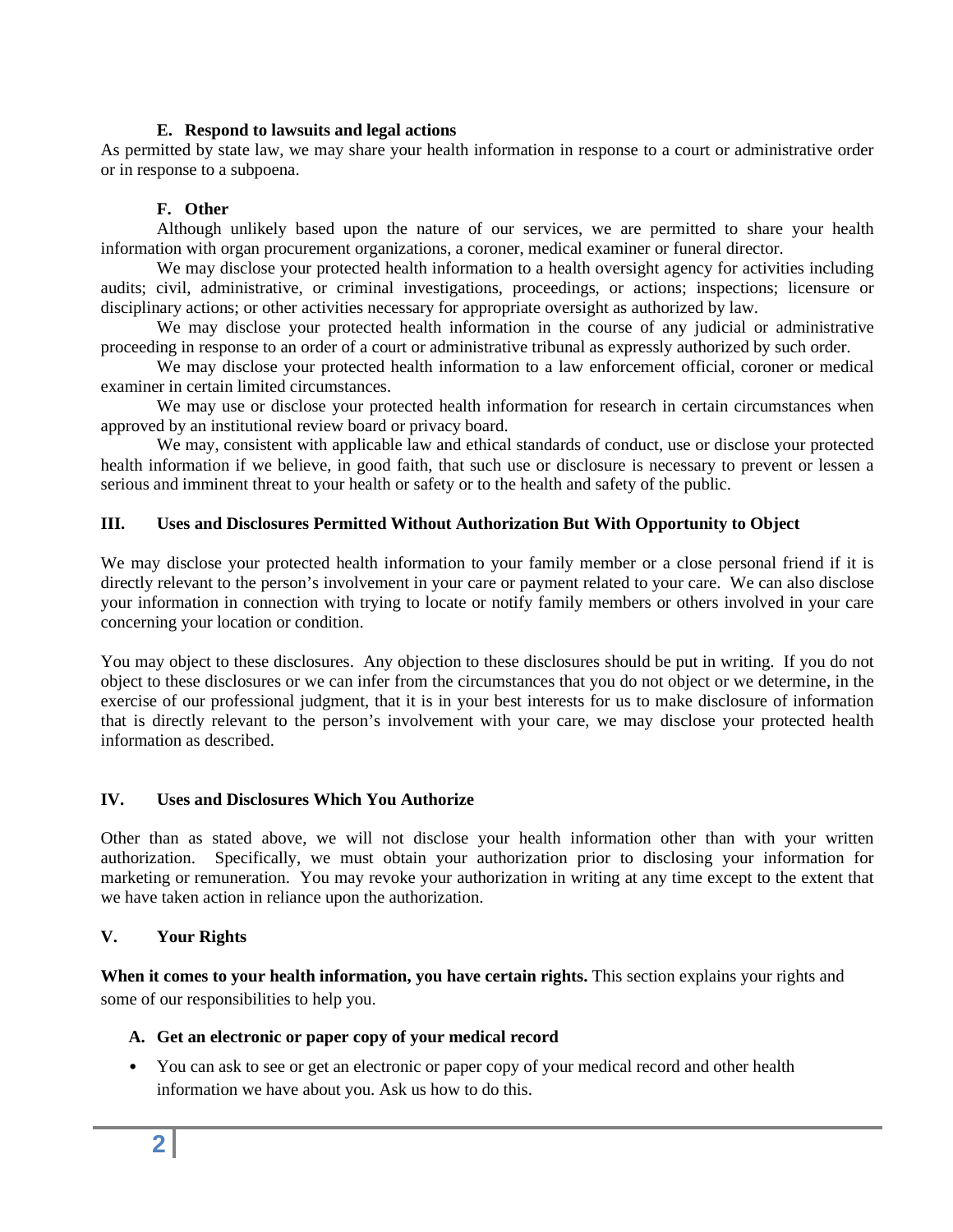• We will provide a copy or a summary of your health information, usually within 30 days of your request. We may charge a reasonable, cost-based fee.

## **B. Ask us to correct your medical record**

- You can ask us to correct health information about you that you think is incorrect or incomplete. Ask us how to do this.
- We may say "no" to your request, but we'll tell you why in writing within 60 days.

# **C. Request confidential communications**

- You can ask us to contact you in a specific way (for example, home or office phone) or to send mail to a different address.
- We will say "yes" to all reasonable requests.

# **D. Ask us to limit what we use or share**

- You can ask us not to use or share certain health information for treatment, payment, or our operations. We are not required to agree to your request, and we may say "no" if it would affect your care.
- If you pay for a service or health care item out-of-pocket in full, you can ask us not to share that information for the purpose of payment or our operations with your health insurer. We will say "yes" unless a law requires us to share that information.

# **E. Get a list of those with whom we've shared information**

- You can ask for a list (accounting) of the times we've shared your health information for six years prior to the date you ask, who we shared it with, and why.
- We will include all the disclosures except for those about treatment, payment, and health care operations, and certain other disclosures (such as any you asked us to make). We'll provide one accounting a year for free but will charge a reasonable, cost-based fee if you ask for another one within 12 months.

# **F. Get a copy of this privacy notice**

You can ask for a paper copy of this notice at any time, even if you have agreed to receive the notice electronically. We will provide you with a paper copy promptly.

## **G. Choose someone to act for you**

- If you have given someone medical power of attorney or if someone is your legal guardian, that person can exercise your rights and make choices about your health information.
- We will make sure the person has this authority and can act for you before we take any action.